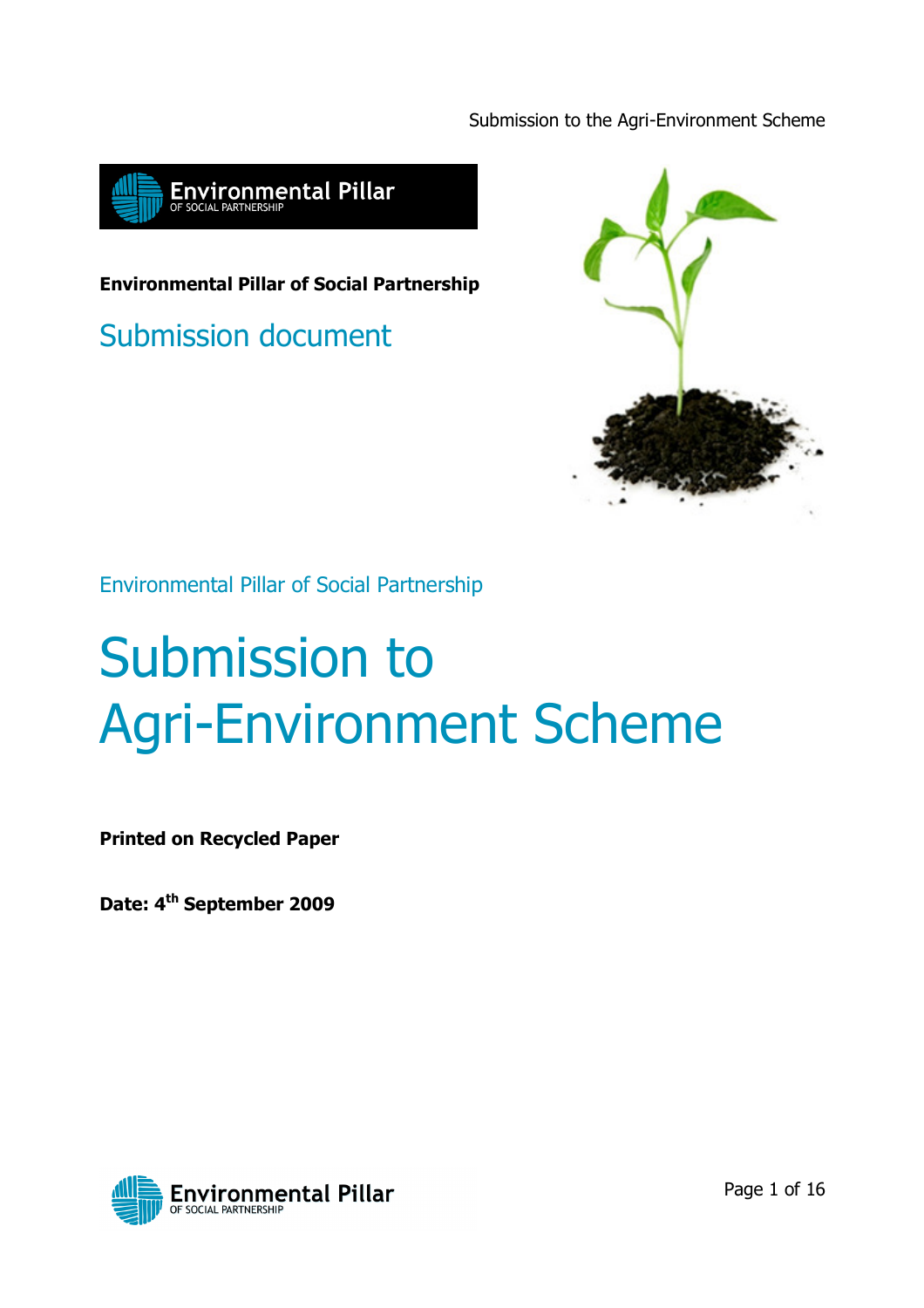# Agri-Environment Scheme

Submission from the Environmental Pillar of Social Partnership

#### Table of Contents

| 17 PLANTING NEW HEDGEROWS; COPPICING OF HEDGEROWS; LAYING HEDGEROWS; APPROPRIATE HEDGEROW |  |  |  |  |
|-------------------------------------------------------------------------------------------|--|--|--|--|
|                                                                                           |  |  |  |  |
|                                                                                           |  |  |  |  |
|                                                                                           |  |  |  |  |
|                                                                                           |  |  |  |  |
|                                                                                           |  |  |  |  |

# **Commission's Priority Areas being addressed**

| <b>Item</b>   | <b>Action</b>                         | <b>Addressing Commission's Priority Areas</b> |                             |               |                                |
|---------------|---------------------------------------|-----------------------------------------------|-----------------------------|---------------|--------------------------------|
|               |                                       | Water<br>Quality                              | <b>Biodiversity Climate</b> | <b>Change</b> | <b>Resource</b><br><b>Mgmt</b> |
| $\mathcal{P}$ | <b>Retain wildlife habitats</b>       | Χ                                             | Χ                           | Χ             |                                |
| 7             | <b>Selected control of invasive</b>   |                                               | X                           |               |                                |
|               | <b>species</b>                        |                                               |                             |               |                                |
| 14            | <b>Conservation of Wild Bird</b>      |                                               | Χ                           |               |                                |
|               | <b>Habitat</b>                        |                                               |                             |               |                                |
| 17            | <b>Planting new hedgerows;</b>        | X                                             | Χ                           | X             | X                              |
|               | <b>Coppicing of hedgerows; Laying</b> |                                               |                             |               |                                |
|               | hedgerows                             |                                               |                             |               |                                |
| 18            | <b>Tree planting</b>                  | Χ                                             | X                           | X             |                                |
| 20            | <b>Rough moorland grazing</b>         | Χ                                             | X                           |               |                                |
| 21            | <b>Nitrates</b>                       | X                                             | X                           |               | X                              |
| 22            | <b>Climate change adaptation</b>      |                                               | Χ                           | χ             |                                |

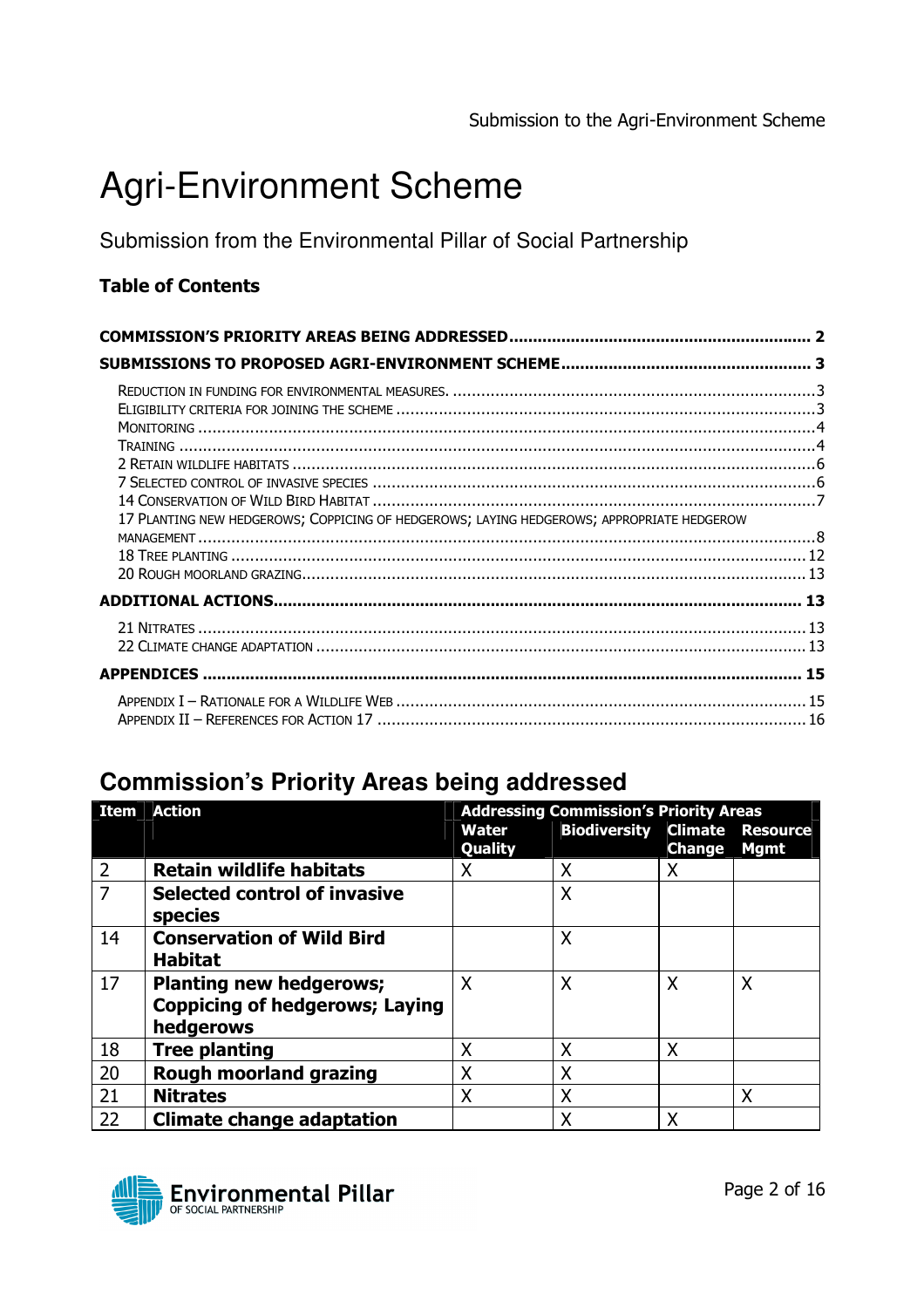# **Submissions to Proposed Agri-Environment Scheme**

#### **Reduction in funding for environmental measures.**

The members of the environmental pillar would like to express their very strong disappointment with the closure of REPS to new applicants and of the replacement of the latter with a new agri-environmental scheme with a substantially reduced budget. It is the opinion of the environmental pillar that the use of the modulated funds should be directed to the following *additional* priority areas: climate change, renewable energy, water management, biodiversity and innovation linked to the previous four points, as per Commission guidelines. The use of the modulated funds should not be redirected to replace REPS with a new, significantly reduced Agri-Envionment scheme. The 2009 provision for REPS funding is estimated to be €330m. The funding for the proposed Agri-Environment scheme is €180m over the period of 2009-13, to be taken from EU Modulated Funds.

At a time when the areas of biodiversity, climate change, water quality and resource management are in need of urgent attention the reduction in overall funding is counterproductive. Biodiversity loss and climate change have been identified by the EU Environmental Commission Stravos Dimas as being the two main challenges facing humankind in the  $21<sup>st</sup>$  century. Ireland is a signatory of a number of international and European conventions that strive towards the mitigation of and adaptation to climate change as well as halting the loss of biodiversity by 2010 and beyond. By significantly reducing the funds towards policies that work towards these commitments, Ireland is stepping into the wrong direction and will be widely open to international criticism.

#### **Eligibility criteria for joining the scheme**

The proposed measures do not outline any eligibility criteria for new applicants to the new Agri-environmental scheme. Whist the Environmental Pillar is in favour of supporting applicants adjacent to Natural 2000 sites or in proximity to water bodies, Environmental Pillar has concerns that other factors such as socio-economic considerations might be used to excuse activities that will cause environmental damage. The Environmental Pillar would like to stress that eligibility and selection criteria reflecting the primary objective of environmental conservation should be developed for the proposed scheme.

For example, support to farms in or near Natura 2000 areas would be desirable, providing support for sensitive management of farmland adjacent to, but not necessarily including, designated salmonid / pearl mussel rivers so as to ensure cessation of nutrient runoff and siltation of these rivers or streams and thus improve habitat for these species. Similarly, specific management prescriptions for farmland near hen harrier SPAs to provide suitable foraging habitat would be ideally suited for inclusion in the scheme. In addition, DAFF should also consider applications by more intensive farms as well as farms between key

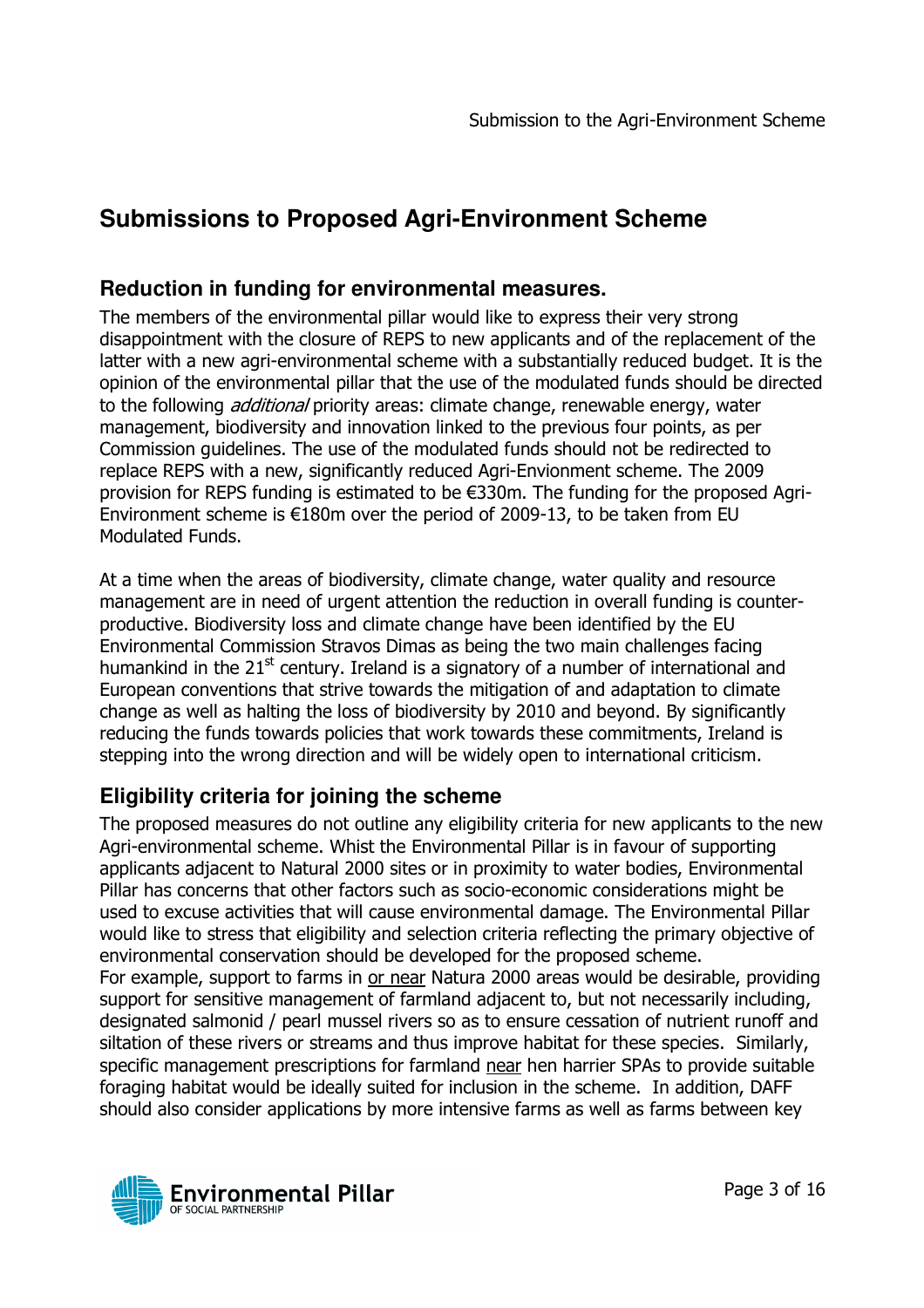Natural 2000 sites in order to develop wildlife corridors linking important habitats and enhancing ecological connectivity, in line with Article 10 of the EU Habitats Directive<sup>1</sup>.

#### **Monitoring**

The proposed new Agri-environmental scheme does not set out any details on monitoring the effectiveness of the scheme. Appropriate monitoring for the evaluation of the environmental delivery of the proposed Agri-environmental scheme is crucial in order to detect changes related to the implementation of measures and to provide means for the improvement of such measures. Monitoring and review are essential to the effectiveness of any management strategy, and yet seems to be omitted from the proposed scheme. The development of base-line studies and specific indicators for monitoring is crucial in any funded scheme, and will facilitate the long term continuation of support measures by demonstrating environmental benefit and justify payments for funding. With respect to the new scheme, DAFF is under an obligation to monitor and evaluate the programme in terms of its impact on the environment, its impact on agricultural production, and its socio-economic impact and to communicate the findings to the Commission (according to the Commission Regulation EC No.3 1257/1999, 1260/1999). In addition, the Habitats Directive stipulates in Article 11 that "Member States shall undertake surveillance of the conservation status of the natural habitats and species" of wild fauna and flora of Community interest, "with particular regard to priority natural habitat types and priority species."

The Environmental Pillar considers however, that a stronger monitoring system for biodiversity in particular, should be developed for the new scheme. Consideration should be given to developing an integrated and independent monitoring programme for flora and fauna.

**Specific indicators will be required** with each measure that is developed to ensure that each measure is in fact delivering the benefits that it purports to deliver. High quality monitoring and evaluation is essential to demonstrate the delivery of specific objectives of the Scheme, which will be required to safeguard these financial supports when they inevitably come under scrutiny. Even the inclusion of 'high nature value farmland areas' as an indicator needs defining, and details of how this is to be assessed must be developed and explicitly stated.

#### **Training**

-

Training does not feature in the new scheme. Training must be at the centre of the new Agri-environmental scheme. Training to farmers provided under REPS 3 and 4 have been extremely deficient in terms of teaching relevant environmentally friendly farm management skills to participants and in facilitating participants to carry out their REPS

 $1$  Council Directive 92/43/EEC Of 21 May 1992 On The Conservation Of Natural Habitats And Of Wild Fauna And Flora (OJ L 206, 22.7.1992, P. 7)

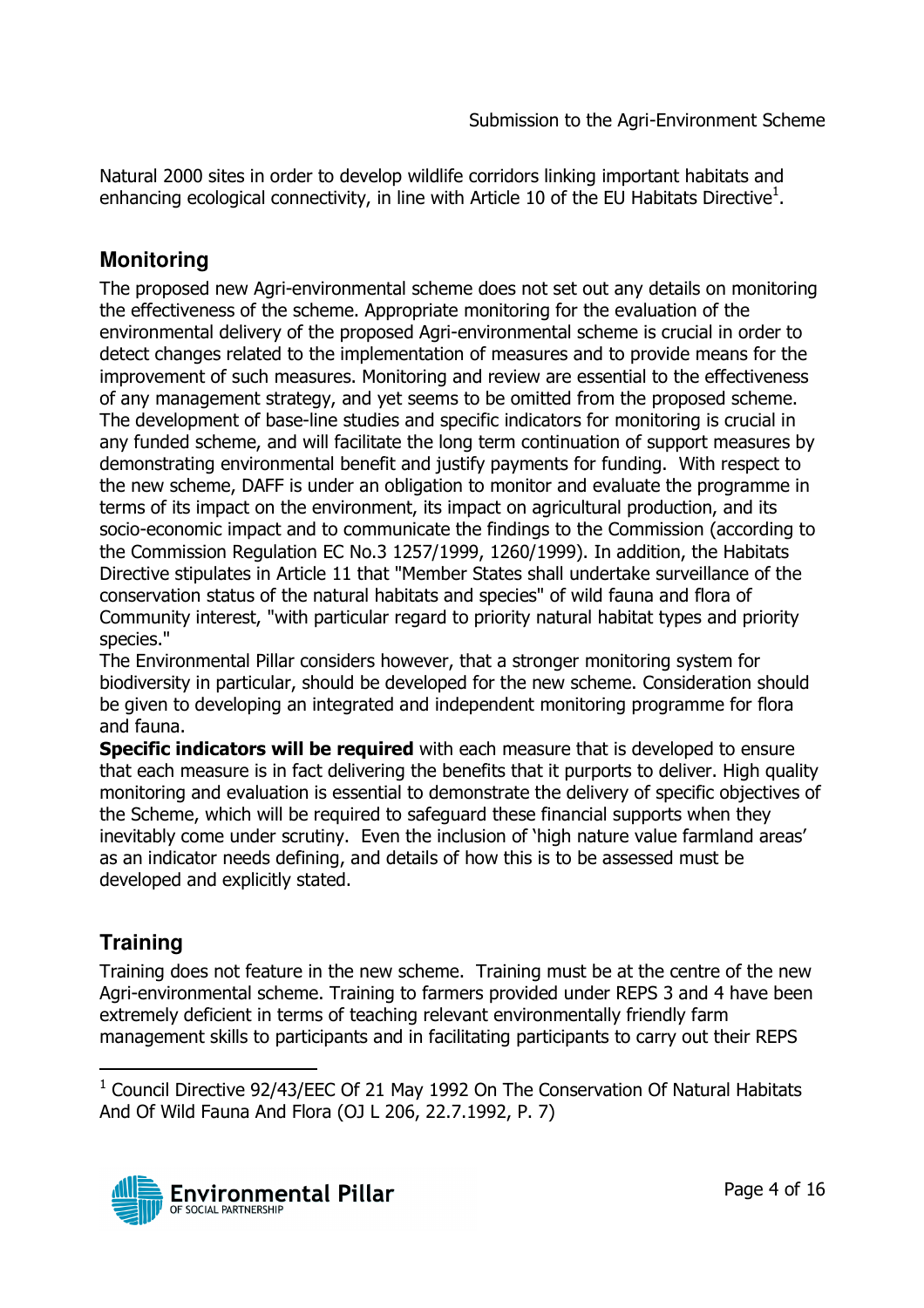options in the farm management plans. Without the provision of adequate training, the new Agri -environmental scheme is less likely to be a success. The new Agri-Environment scheme should provide training to all full time farmers who are part of the scheme, to increase knowledge and skills on land management with the maximum delivery for biodiversity. An extended training programme seeking to prepare farmers for qualitative reorientation of production, the application of production practices compatible with the maintenance and enhancement of the landscape, the protection of the environment, restoration of habitats, protection of ground and surface water as well as climate change adaptation needs to be developed urgently. The training would be compatible with the EU RDP guidelines as well as with the EU Biodiversity Action Plan (Measure 4).

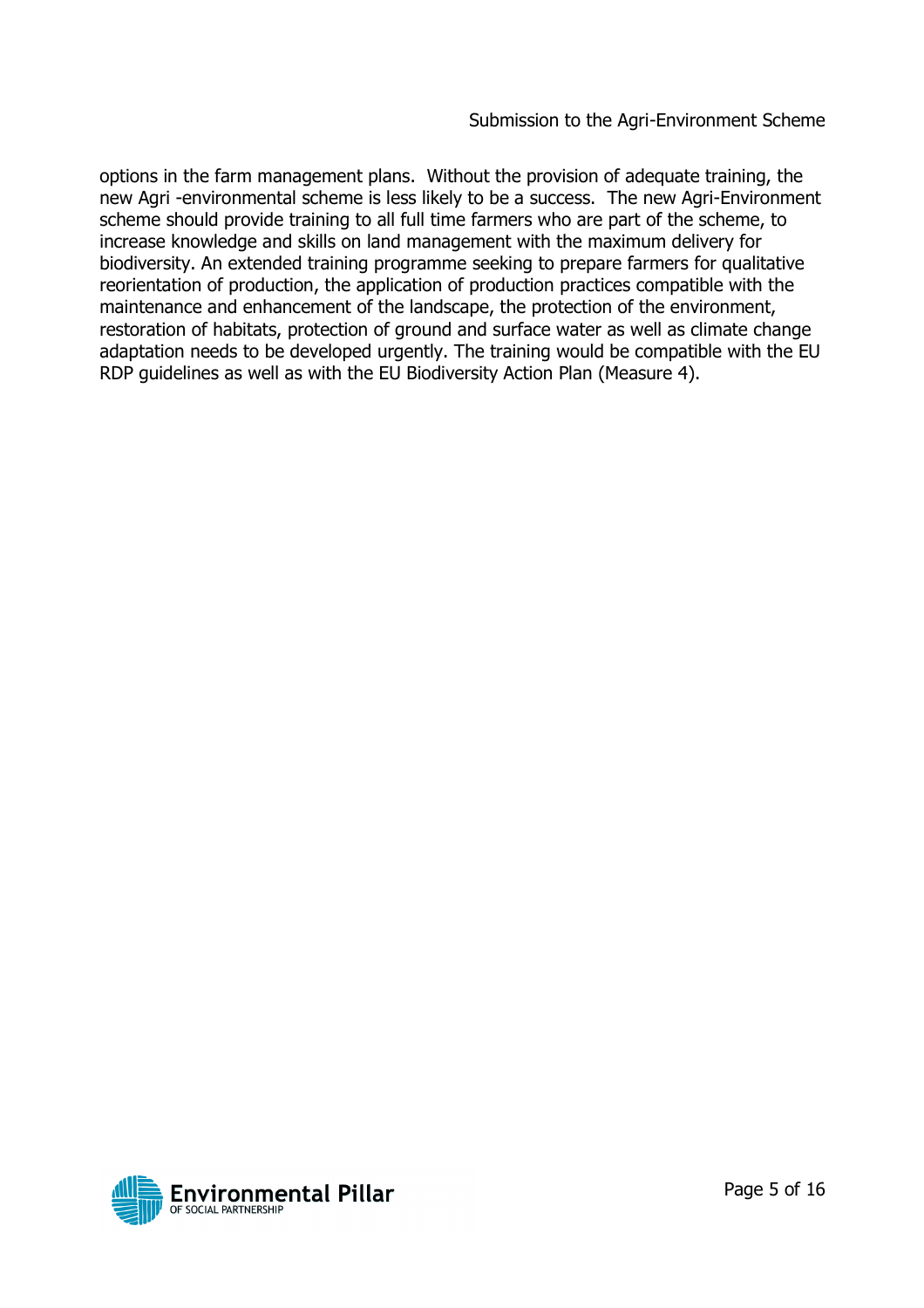#### **2 Retain wildlife habitats**

Action: Permanent set-aside for biodiversity This action will contribute to the biodiversity objective.

This is for areas identified as, or created as habitat on expiring REPS contracts. This measure must translate into long term set-aside areas for biodiversity, where management intervention is kept to a minimum and is for the primary objective of the particular habitats and species there.

It will be necessary to set a fixed target for the size of the permanent set-aside land, however, the quality and structure of the network, and proper management is far more important than the size of the area. It would not be beneficial to biodiversity if the setaside land is left without any management which could lead to the invasion/spread of alien species. Thus habitat specific management measures must be developed in order to maximise the benefits for native wildlife.

The biodiversity area should be connected into other existing features such as hedgerows, riparian areas, existing woodland areas, grassland areas etc. to maximise the biodiversity benefit of this measure and to create corridors for the movement of wildlife. To reduce the financial loss for the farmers, these permanent set-aside areas could be located on marginal plots which are less fertile or less accessible.

Areas of improvement: water quality, biodiversity, climate change

#### **7 Selected control of invasive species**

Action: Control, monitoring and prevention of invasive species This action will contribute to the biodiversity objective.

The current proposed measure to enhance identified non-Natura 2000 habitats in the interest of biodiversity by managing high rush, bracken, gorse, hazel and blackthorn populations in grassland habitats using targeted chemical/manual means is highly inappropriate under an Agri-Environment scheme. Whilst control of gorse, hazel, and blackthorn is in some limited cases a necessary measure for environmental objectives, it is rarely of overall benefit to biodiversity, especially if 'scrub' habitats are removed by the use of pesticides or bulldozers. In limited circumstances and with the input of a suitably qualified ecologist this could be appropriately implemented, but must not be widely encouraged through this scheme, as proposed. Instead the measure should develop a suite of measures to prevent the and the occurrence or spreading of non-native species introduced and favoured by agriculture and also to eradicate invasive alien species which constitute a threat to native species. There has been much work already carried out on invasive alien species by the DoEHLG in partnership with the Northern Ireland authorities.

Area of improvement: biodiversity

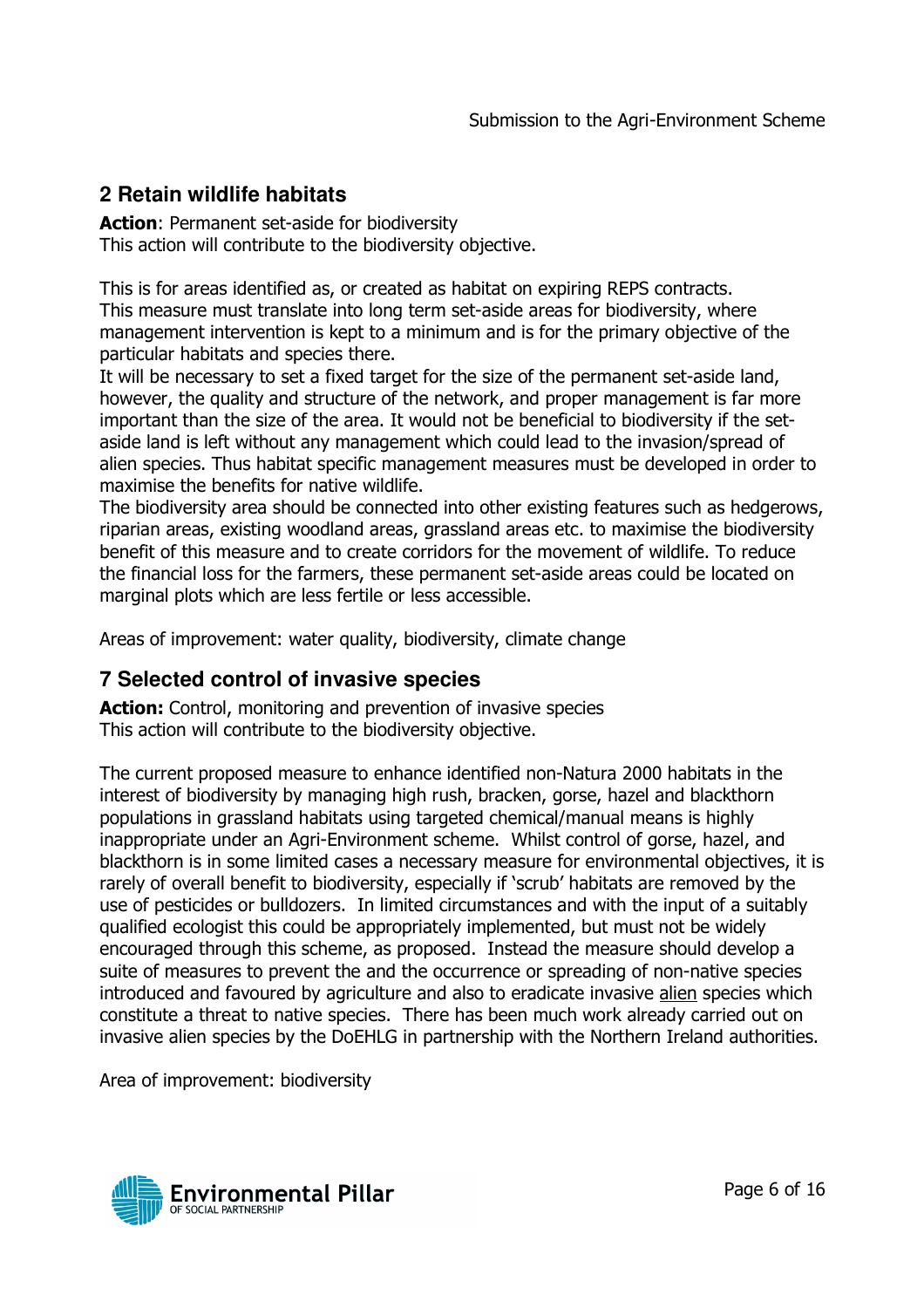#### **14 Conservation of Wild Bird Habitat**

1. Action: Conservation of Wild Bird Habitat

This action will contribute to the biodiversity objective.

- a) The payment for conservation of wild bird habitats most go beyond payments only available for corncrakes in the Shannon Callows SPA.
- b) Payment for this option should reflect the work required to fulfill the agreed farming conditions and may vary significantly depending upon the species targeted and work undertaken. Therefore, the payment rate for this option should not be fixed.
- c) Farm Plan Scheme for Hen Harrier and Chough SPAs The recently agreed prescriptions set out in the Department of Environment, Heritage and Local Government's Farm Plan Scheme for Hen Harrier and Chough SPAs should be adopted as options and be made available to farmers within these SPAs. This is an important biodiversity measure in potentially delivering enhanced habitat conditions for two Annex 1 species. As stated above, payment for these options should reflect the work required to fulfill the agreed farming conditions. Following a period of evaluation, these measures could be rolled out to areas out of designated sites.
- d) Flexibility of supplementary measures and combinations thereof Removal of the restriction on entrants to participating in just two supplementary measures, of limited combination, would provide more opportunities for farmers to deliver farmland biodiversity. Article 27 (5) in the draft Commission Regulation laying down detailed rules for the application of Council Regulation (EC) No 1698/2005 on support for rural development by the EAFRD states that 'Various Agri-environment and/or animal welfare commitments may be combined provided that they are complementary and compatible'. We would advocate the number of supplementary measures that a farmer can avail of be increased and that the restriction in combining measures be removed.

In particular, the restrictions should not apply to farmers on Natura 2000 sites where, by default of the designation, farmers have fewer options available. It should be noted that this recommendation would have benefits for a wide range of farmers.

#### 2. **Action:** New pilot measures for priority species and habitats

The conservation of farmland biodiversity in the wider countryside should be regarded as a high priority for the new agri-environmental scheme and so we would advocate that measures are to be broadened to include measures for priority species outside of Natura 2000 sites. Measures should be targeted to Annex 1 species under the Birds Directive and Red/Amber listed species in Birds of Conservation Concern in Ireland and be limited to suitable geographical areas.

In the short term, we would advocate the adoption of one new pilot project, aimed at the conservation of breeding waders on machair grasslands in the north-west. It is our

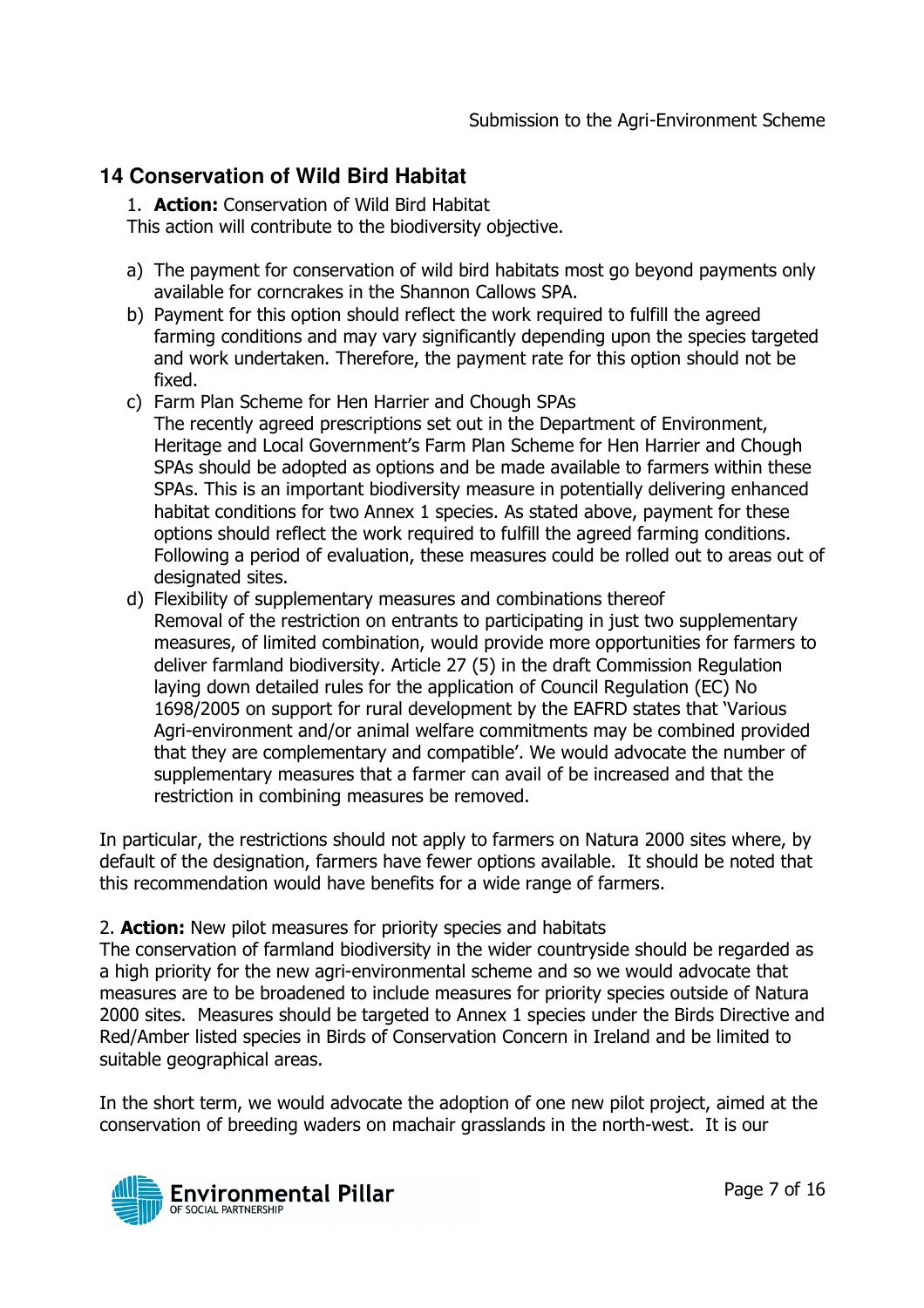understanding that FPS prescriptions for breeding waders are being developed by DoEHLG for certain SPAs and we would advocate the adoption of these when they become available. However, in the meantime, this is a unique opportunity for the Department to take the lead on an initiative to protect and enhance key species in the wider countryside. A draft pilot project is outlined in Annex 1, which is based on Northern Ireland's Department of Agriculture and Rural Development Country Management Scheme, Breeding Wader Sites Option. The prescription outlined is an initial draft for consultation.

Areas of improvement: biodiversity

#### **17 Planting new hedgerows; Coppicing of hedgerows; laying hedgerows; appropriate hedgerow management**

Hedgerows have the potential to impact positively in terms of all of the specific "challenges" of the new scheme

**Climate change - estimating an average hedgerow width of two metres, hedgerow** covers an approximate area of 764 square km and plays a role in meeting Ireland's obligations under the Kyoto Protocol.

Renewable energies – hedgerows can provide a regular supply of wood - a carbon neutral fuel source

**Water management -** the root systems of hedgerows slow the movement of water through the landscape, absorbing nutrients, thus reducing the risk of pollution, whilst also reducing the potential for flooding. They also stop sediment from moving down-slope, preventing excessive siltation in waterways.

**Biodiversity -** hedgerows are often the only significant wildlife habitat on many farms. The network of hedges across the country provides links between surviving fragments of other wildlife habitats, thereby allowing the movement and dispersal of species through agricultural landscapes. This network is thus vital to the conservation of much of our native flora and fauna.

#### Assessment of Suitable Hedgerows for Coppicing and Laying

Hedgerows selected for rejuvenation work should be carefully assessed and the appropriate management activity specified.

Research indicates (McAdam et al., 1994) that, in the short term, laying has a greater positive impact on biodiversity than coppicing, so laying should be seen as the primary

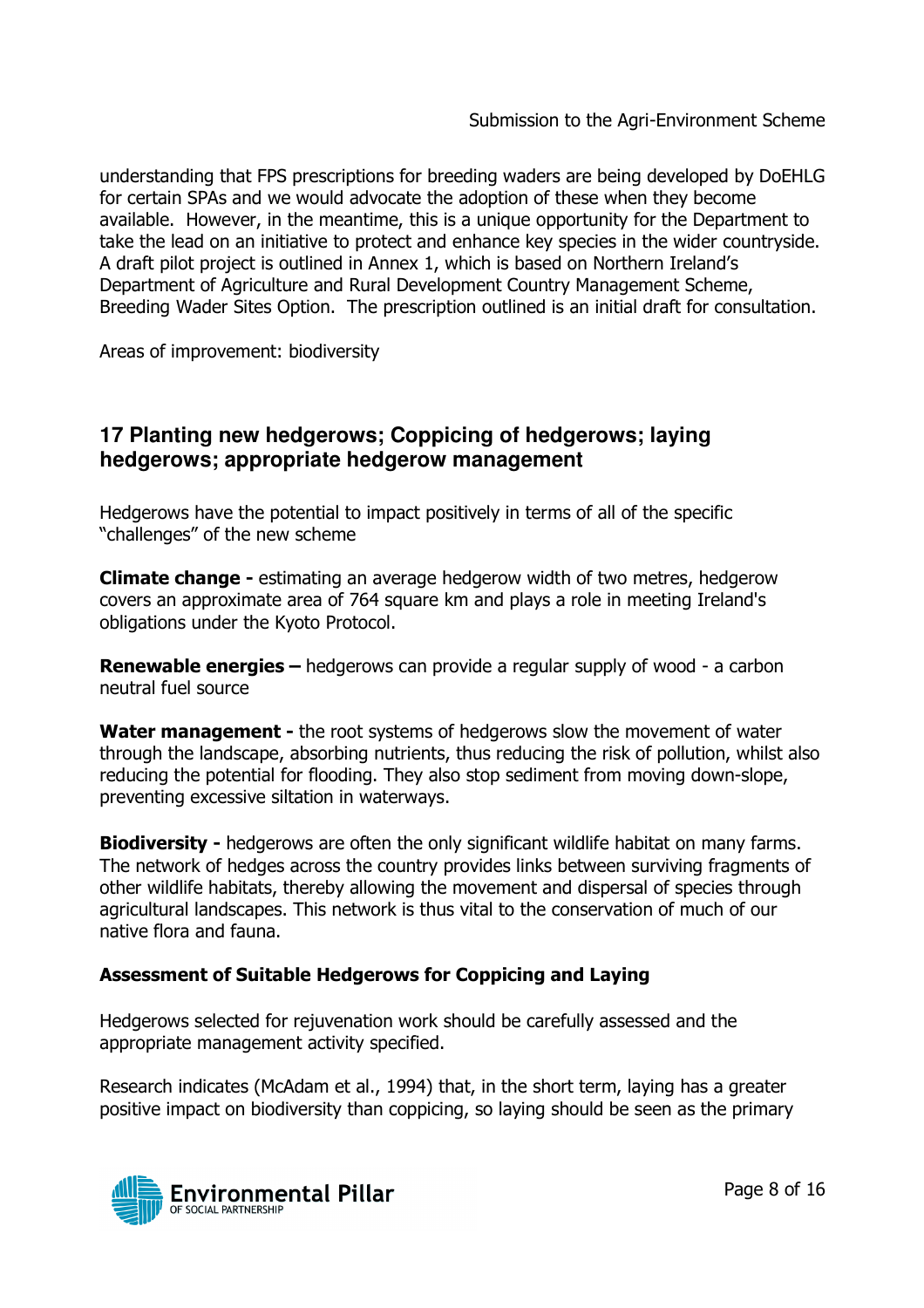option for rejuvenation. Where laying is not considered a suitable management option or would be too costly then coppicing should be considered.

It has been the experience of our members that not all REPS planners have sufficient knowledge / experience to distinguish between hedges suitable for laying, those where coppicing is the most appropriate option and those where rejuvenation is no longer appropriate. Members have been asked to lay hedges which have only been suitable for coppicing and know of hedges which have been coppiced where laying, in our opinion, would have been the appropriate management option.

Unless there are specific conservation or management objectives, resources should not be directed into hedgerows that form part of redundant field boundaries. Conversely, ancient, species rich, and other notable hedges should be prioritized for management.

#### **Costing**

The structure of payments to farmers in respect of the cost differential between the different management activities should not be such as to result in a *path of least* resistance approach to hedgerow management.

The costing of the three different management activities should reflect the market cost of carrying out the activity. Costing can be particularly difficult in the case of hedge laying which can vary significantly in the cost per metre dependent on a number of factors. A cost-based system (up to maximum per metre limit) based on a number of quotations would be the fairest way of achieving this.

#### Management Standards

The specifications for REPS4 "Specification for REPS Planners in the preparation of REPS 4 plans" recognise the need for hedgerow management works to be carried out by qualified personnel;

"Hedgerow maintenance/rejuvenation should be carried out by operators certified as being proficient in such operations. E.g. FETAC Competence in Mechanical Hedge Cutting award."

This requirement for hedgerow management works to be carried out by competent personnel should be carried through to the new scheme.

The specifications for the new scheme need to state what type and level of certification is required / acceptable for each aspect of the Scheme. Inspectors, Planners and Farmers need to be aware of the standards involved.

The Pillar would recommend that

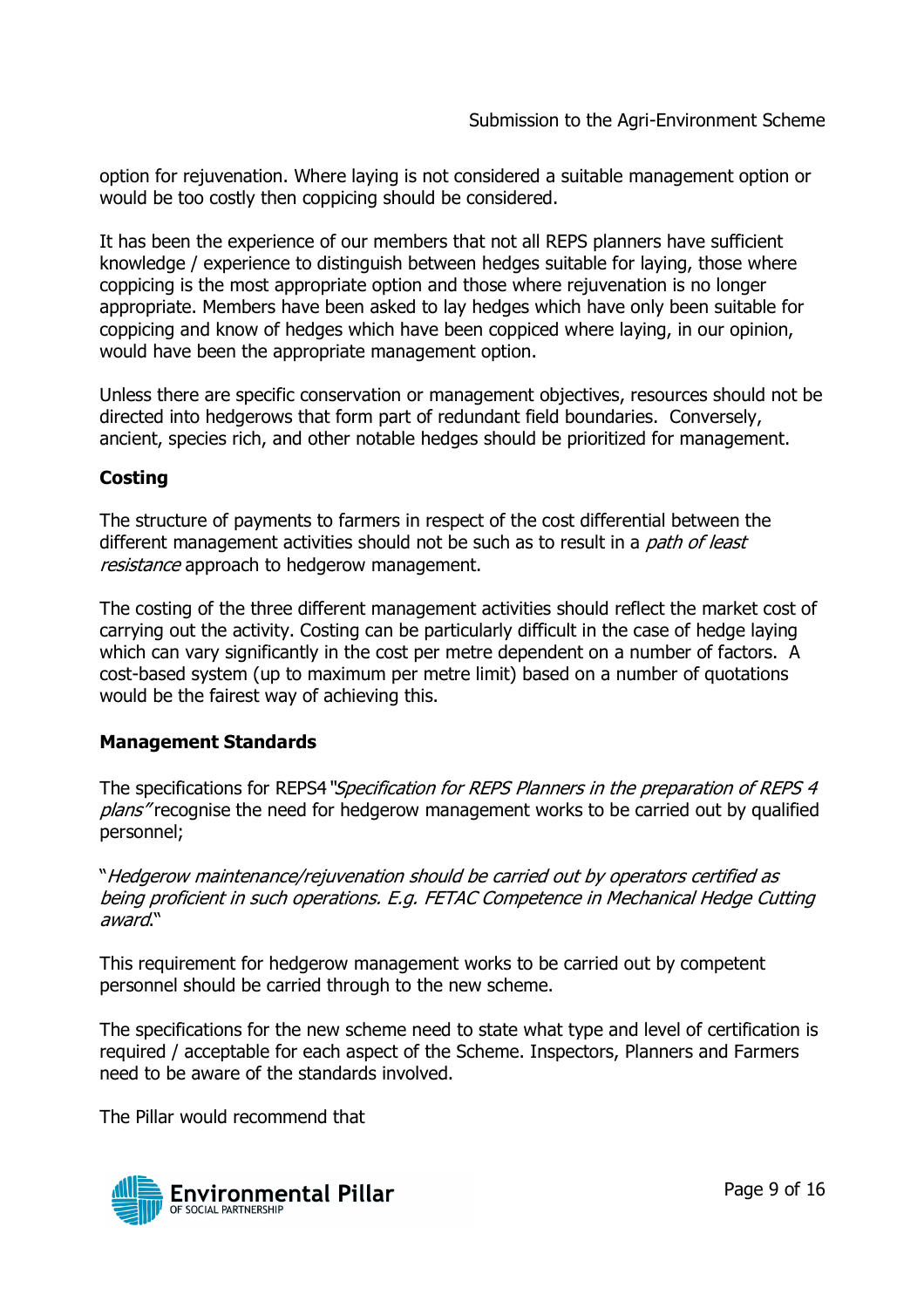• Hedge laying should be to National Proficiency Test Council (NPTC) (UK) Standard (AO20) or equivalent.

• Coppicing of hedgerows should be carried out to standards currently being developed by the Coppice Association of Ireland in conjunction with Standards bodies in the UK.

• Planting of new hedgerows should be to NPTC standard or equivalent.

The Department needs to outline how they propose to monitor compliance with these criteria.

#### **Aftercare**

The design and monitoring of the new Scheme should include the need for appropriate aftercare for rejuvenated hedgerows.

#### **Monitoring**

Baseline recording should be made of all hedgerows which qualify for payment under the new scheme prior to the commencement of any management activity.

Hedgerow management activities should be based on defined objectives – improvement of hedge structure, reduction of level of gappiness, etc.

Effectiveness of the scheme can then be based on measured criteria.

A Hedgerow Sub-Group of the Woodlands of Ireland initiative is in the process of developing "favourable condition" criteria for Irish hedgerows.

#### New Hedgerow Planting

The results from 14 County Hedgerow Survey Reports carried out since 2004 indicate a lack of quality in the existing hedgerow resource. On average, only 18% of hedges recorded as part of the surveys meet five basic criteria from the UK Hedgerow Habitat Action Plan Favourable Condition criteria (no current Irish standard). Gappiness is this main reason that hedgerows fail to meet these criteria. In light of this we feel that the new scheme should prioritise the renovation and restoration of existing hedgerows over the establishment of new hedges. Given that the existing resource is not in optimum condition there needs to be sound justification for adding to the resource. New hedges take time to become of high value for biodiversity compared to the renovation of existing ones.

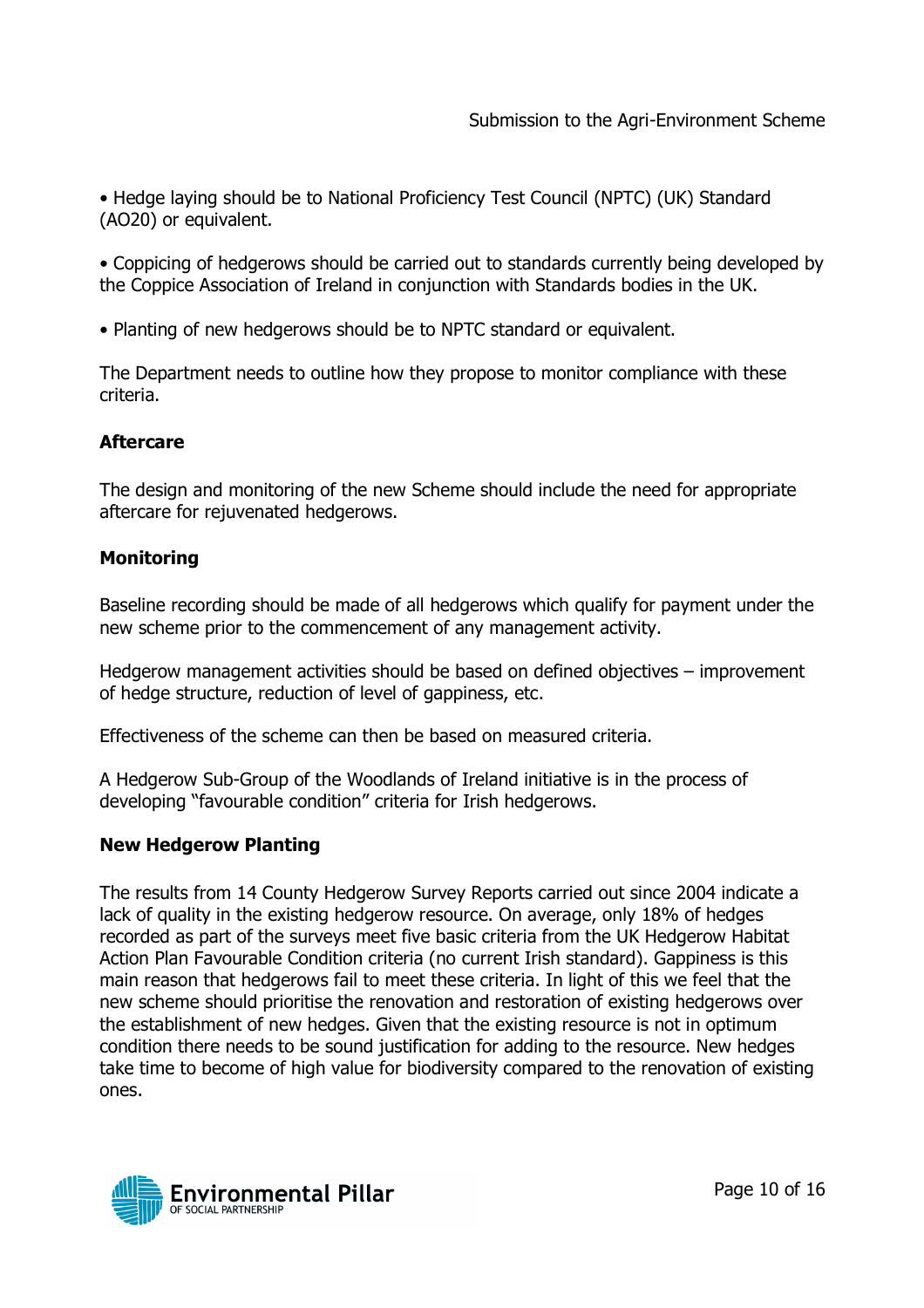#### New hedges should only be considered where there are specific conservation objectives.

New planting of hedgerows should include precise specifications for

- Ground preparation
- Species composition in % terms (including provenance)
- Plant spacing
- Weed control
- Fencing
- Aftercare and formative maintenance

One of the key factors in the biodiversity potential of new native species hedgerows is in the provenance of the planting material. Plants of native (preferably local) provenance are more suitable for the protection of wildlife and enhancement of the landscape. Thousands of years of adaptation have resulted in native trees becoming well adapted to local conditions and synchronized to the local ecology.

In REPS4, under Biodiversity Option 5C, New Hedgerow Establishment the Departments "Specification for REPS Planners in the preparation of REPS 4 plans" states that

"In order to conserve Ireland's genetic biodiversity the species selected should originate from suitable indigenous sources of native seed."

Scheme monitoring needs to include mechanisms for ensuring that native (local) provenance plants have been used. This is best achieved through the introduction of a "Certificate of Provenance" similar to that used in the Forestry sector.

#### Payments for hedgerow planting and management

Farmers to be paid not per metre of hedgerow planted but according to the quality and management of the hedgerow. Poorly managed hedges often do not have as high of a biodiversity value as well managed hedges. Therefore this measure must set a minimum defined quality standard for work carried out under the measure. The agri-environmental scheme should also provide training for farmers and other interested individuals who intend carrying out hedgerow planting and management, so that they are sufficiently informed and capable to rejuvenate hedgerows in a manner that maximises the potential for maintaining and improving biodiversity. Numerous aspects of conservation farming are relatively new to many farmers and there is a limited skill base with which to implement agri-environmental programmes to best practice standards.

**Many of the hedges planted under REPS use non native provenance quicks which** reduces their wildlife benefit. All hedges planted under the new schemes need to be planted with plants of Irish seed provenance.

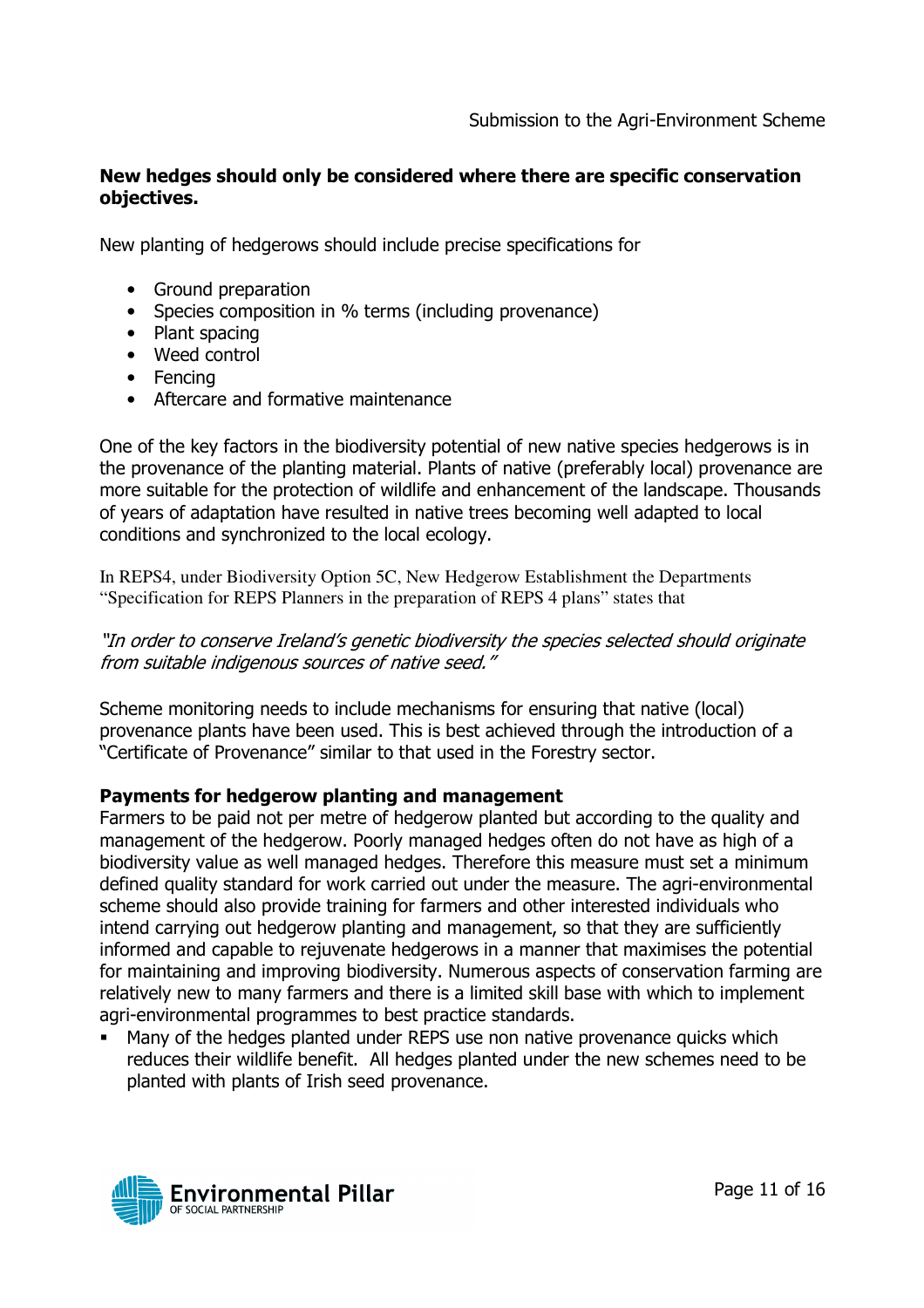Many of the hedges planted are so poorly planted that they often do not take or die completely. This is a waste of resources and again points toward the need for greater quality control and training provision.

Current quality control of hedge management is weak and should be strengthened. Heavy penalties should be leveled at farmers and their contractors who: trim hedges out of the NPWS season; use cutting blades that are not maintained; or cut with a flail i.e. chains which run along a pto unit should be curtailed if not banned as the practice damages growing buds of hedge plants by ripping stems and apical or growing buds.

**Incentives** should be made available to: Lay and, where necessary, coppice hedges, leave buffer zones (2 metre herbaceous zones between hedge and productive field); manage hedges appropriately including side trimming where and when suitable, infilling of gaps along hedgerow length; planting / retaining trees.

**Promotion.** The importance and value of a healthy hedge with associated features (hedge bank, verge, and drainage ditch), both for environment and economic value for farmers should be highlighted in documentation. E.g.: shelter for animals and crops, landscape value, the economic value of pollinators and insectivorous bird species.

Areas of improvement: water quality, biodiversity, climate change (mitigation and adaptation), resource management

References are available at appendix II

#### **18 Tree planting**

The suggestion of 20 trees per acre for landholders not partaking in afforestion is to be commended. If this is to be successful there will need to be clear guidelines for where to plant and good planting and aftercare management. In the case of this agri environment scheme, where biodiversity is one of the key objectives, the planting should be of native species only. 20 oak saplings planted solitarily on there own in a field not fenced off will just be continued fodder for stock. Similarly 20 hazel saplings planted in a cornice may provide some cover but don't necessarily do much to achieve our aspirations of long term carbon sinks and improvements in biodiversity.

**Guidelines** for planting shelter belt type areas with a mixture of over and understory species which are fenced off to provide buffer zones should be provided. It will also be necessary to quantify net benefit in terms of crop yields and stock weight gains such shelterbelts provide. (This is the way such schemes are sold to farmers in Australia who do all plantings on a voluntary basis as no such subsidies are provided).

#### Tree planting should be designed to provide biodiversity and added value.

Planting design and species selection would be site-specific and would also involve companion planting whereby some species can benefit each other.

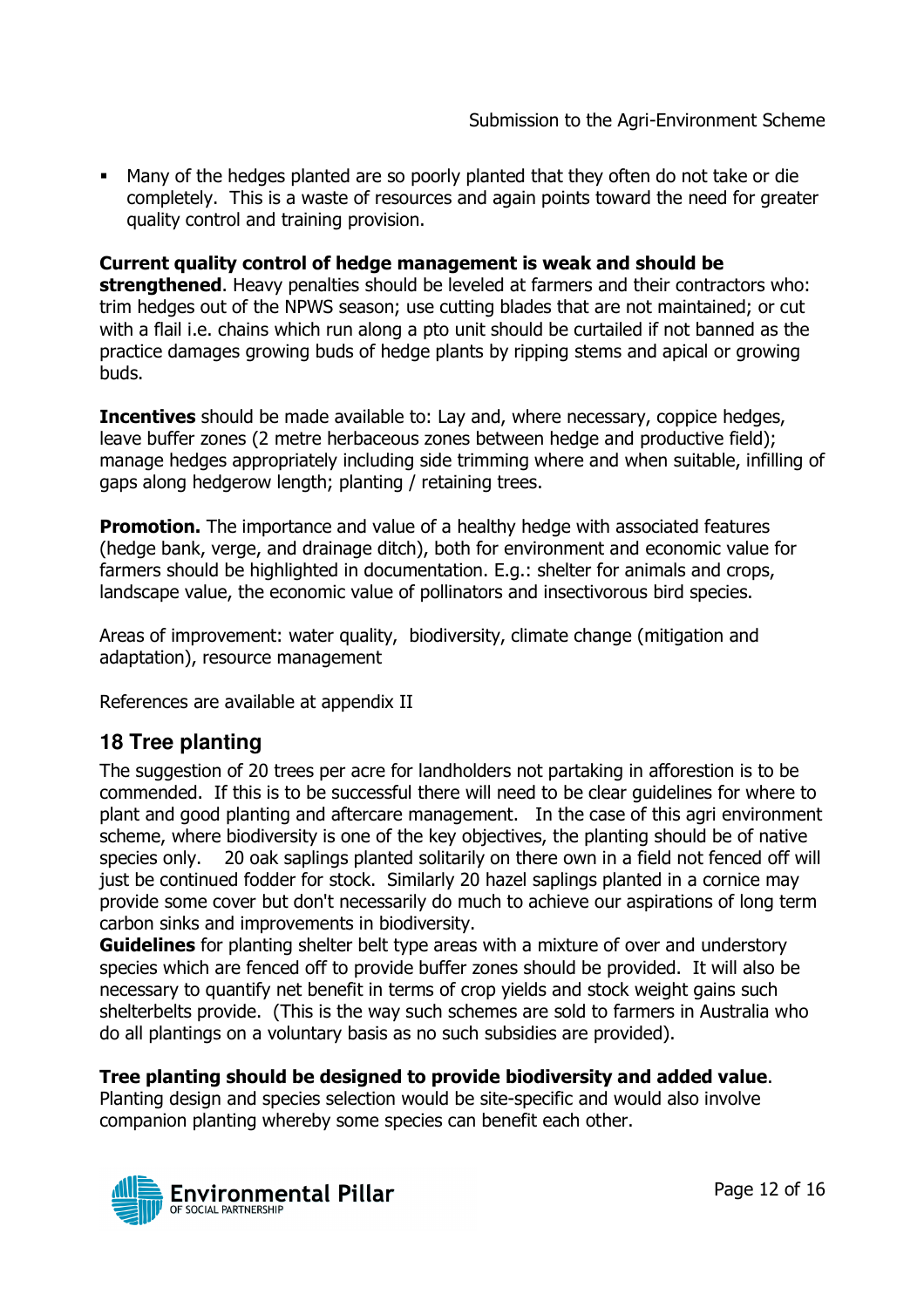There needs to be specific encouragement of agro forestry projects which offer diversification with added value. These will involve planting a mixture of trees and shrubs selected for both biodiversity value and for timber, fruit and nuts. This will be planting in combination with other crops (vegetables / grain / herbs) or with chickens, geese or cattle grazing and will be more than 10 trees per hectare - also, perhaps a high density shelter belt will be required.

Native species would be preferable, but a few non-natives such as Sweet Chestnut, Walnut, Cob Nut and various fruit trees could be included.

Area of improvement: water quality, biodiversity, climate change

#### **20 Rough moorland grazing**

The Agri-Environment Scheme should recognize the need for linkages between protected areas. To this end it should initiate the creation of wildlife corridors through commonages which would link protected areas.

See appendix I "Rationale for a Wildlife Web" for further information.

Area of improvement: water quality, biodiversity

## **Additional Actions**

#### **21 Nitrates**

Landholders taking part in the Agri-Environment Scheme should not be permitted to spread nitrates. The damage to waterways and underground aquifers from excessive nitrates is known but ignored by all. What is not known but very likely and equally disturbing is the long term damage to decomposers such as worms in the soil from nitrates

Areas of improvement: water quality, biodiversity, resource management

#### **22 Climate change adaptation**

This is for farms that are situated on/near habitats that provide ecosystem services such as wetlands, floodplains, peatlands, woodlands, mudflats, coastal areas etc.

This measure is to provide payments for sustainable climate change adaptation through 'soft' measures by restoring and investing in ecosystem services which can buffer the impacts of climate change. Not only will farmers be most vulnerable to climate change impacts such as floods and droughts, but they can also play an active role in climate change adaptation through adequate land management and thereby not only provide a

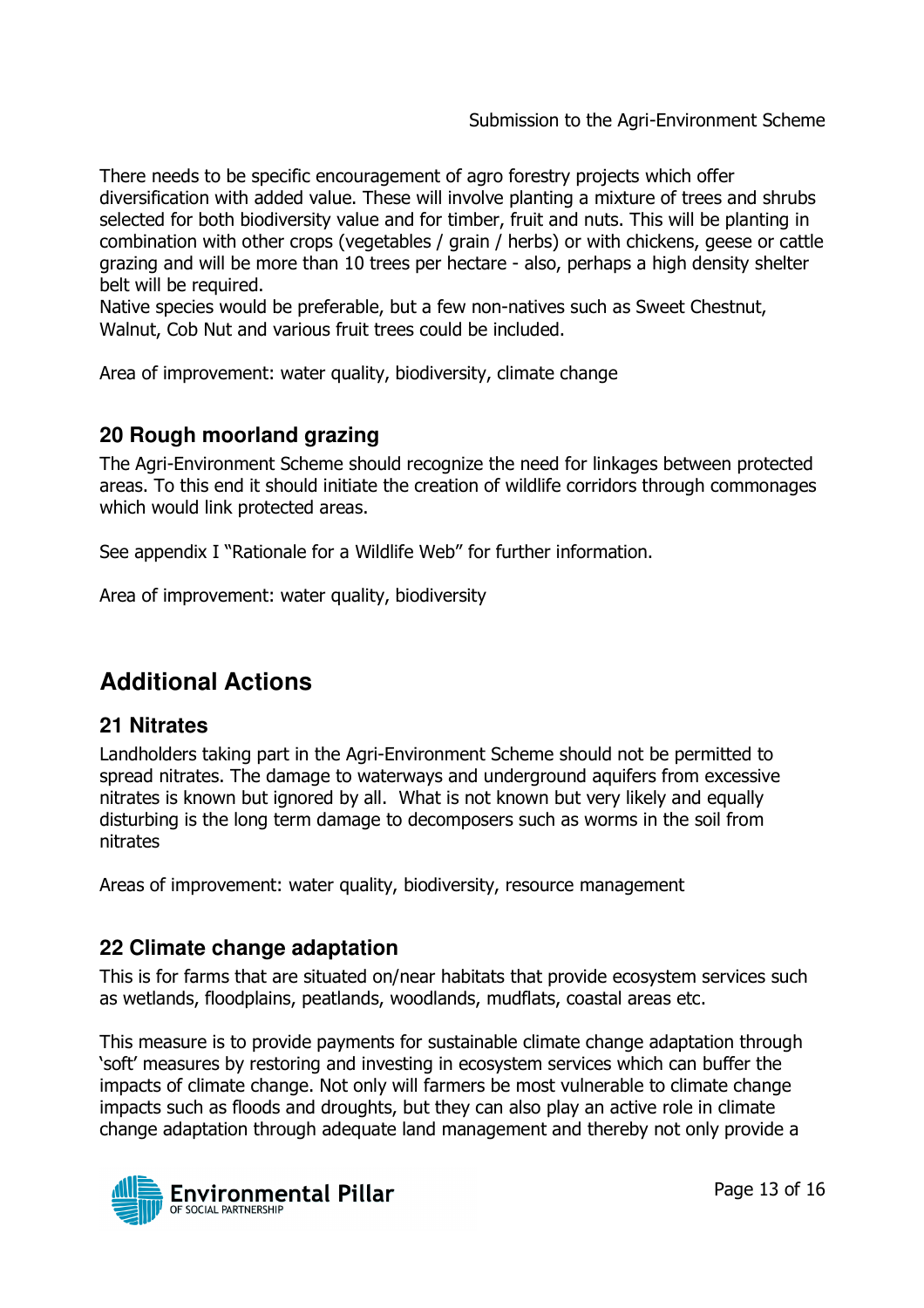service to their lands, but to wider society as well as lessen the impact of to climate change. This measure will also aid the biodiversity objective, as one of the major threats to biodiversity is the predicted impact of climate change.

Climate change adaptation must be an integral part of the new agri-environmental scheme, allowing payment to farmers for any land management undertakings for the adaptation to the impact of climate change. Investment and utilisation of ecosystem services must be at the heart of such an additional measure in the new Agri-Environment scheme

**Example:** Restoration of wetlands and coastal habitats for the predicted increase of floods due to climate change

Ireland's new agri-environmental schemes should support the restoration of wetlands and coastal habitats as a climate change adaptation mechanism for farmers to adapt to the predicted increase in prolonged and intensified floods in Ireland. Changes in land use and land management should be financially supported to allow an increase of water storage both at the field and catchment level, but only where this contributes to biodiversity objectives, such as water meadow creation. The measure should offer land management options which improve soil structure and infiltration, and preserve or re-create wetland habitats, moorland, heathland, bogs and wet woodlands. At the coast, measures should encourage the re-instatement of natural buffering against coastal erosion by offering options for the restoration of saltmarshes and associated inter-tidal habitats.

Areas of improvement: biodiversity, climate change

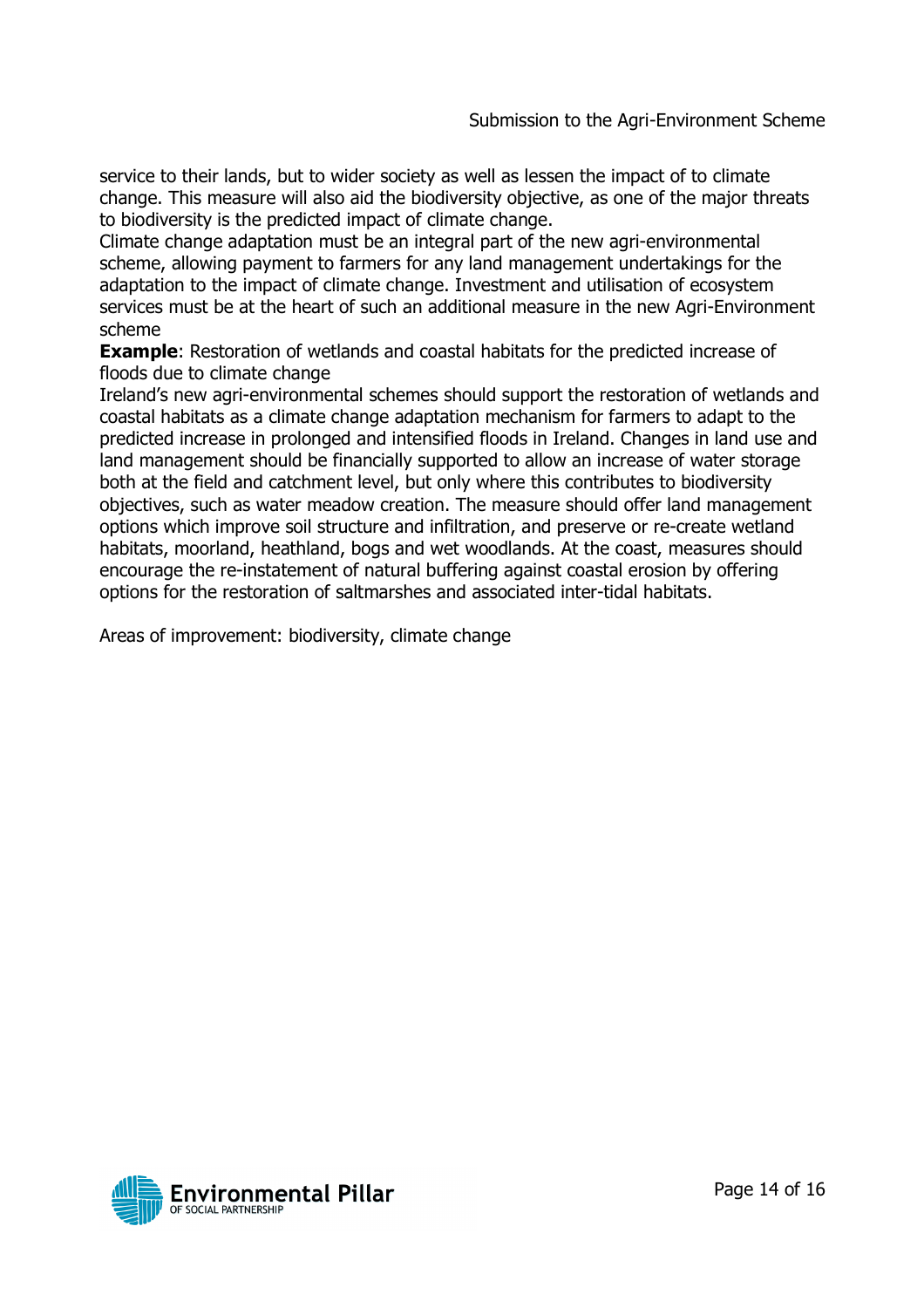# **Appendices**

#### **Appendix I – Rationale for a Wildlife Web**

Existing conservation areas have typically been established over time in a piecemeal, ad hoc way to protect specific endangered species or habitats rather than through a systematic process taking into account the full range of species, habitats, and ecological processes that comprise regional biodiversity. The result is an archipelago of conservation areas that not only fail to contain the full spectrum of biodiversity, but that are also isolated from one another within a human-dominated landscape. Because of this isolation, conservation areas are often cut off from ecological processes, such as dispersal or migration, that normally serve to maintain species populations in a given location, so that over time the very species and habitats that were the original reason for establishing conservation areas may suffer serious declines in numbers, area, or health. Developing linkages or corridors of natural vegetation between existing conservation areas has the potential to not only provide a pathway for dispersal, migration, pollination, and other ecological processes that are critical to maintain biodiversity within conservation areas, but also the potential to be designed in such a way that the corridors themselves incorporate additional habitats and species in addition to those present in existing conservation areas so that overall regional biodiversity is better represented and protected within the web of linked conservation areas.

On the ground, the designation and commissioning of protected areas may encounter misunderstanding, ignorance, and outright resistance. Hence, advancing the idea of a wildlife web entails generating a compelling vision and language which would promote a fuller participation in the conservation of Ireland's biodiversity amongst planners, stakeholders, and the public.